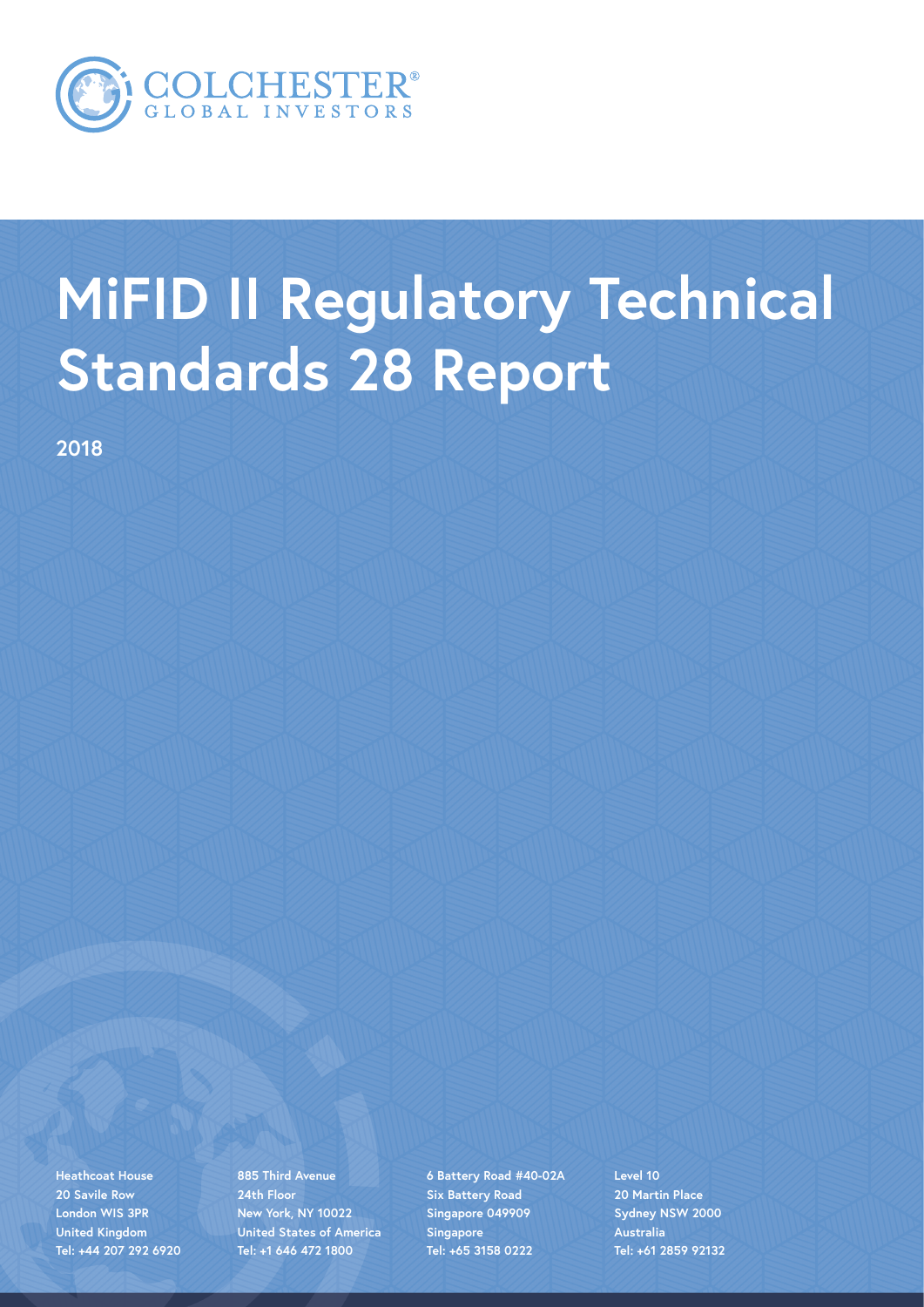In accordance with the requirements under Regulatory Technical Standard 28 ("RTS 28") of the updated Markets in Financial Instruments Directive ("MiFID II"), Colchester Global Investors Limited ("Colchester") is required, on an annual basis, to provide information regarding the top five execution venues it utilised to undertake transactions for individual classes of financial instruments ("Quantitative Report"), along with certain information pertaining to the quality of execution achieved ("Qualitative Report").

**RTS 28 Report for the period 1 January 2018 to 31 December 2018**

|                | <b>Class of Instrument</b>                                                            | Debt Instruments - Bonds                                        |                                                                 |                        |                           |                         |
|----------------|---------------------------------------------------------------------------------------|-----------------------------------------------------------------|-----------------------------------------------------------------|------------------------|---------------------------|-------------------------|
|                | Notification if < 1 average trade per<br>business day in the previous year            | N                                                               |                                                                 |                        |                           |                         |
|                | Top five execution venues ranked<br>in terms of trading volumes<br>(descending order) | Proportion of volume<br>traded as a % of<br>total in that class | Proportion of orders<br>executed as % of<br>total in that class | % of passive<br>orders | % of aggressive<br>orders | % of directed<br>orders |
|                | <b>HSBC Bank Plc</b><br>Type: Counterparty<br>MP6I5ZYZBEU3UXPYFY54                    | 14.01%                                                          | 15.50%                                                          | N/A                    | N/A                       | 0.00%                   |
| 2              | Citigroup Global Markets Limited<br>Type: Counterparty<br>XKZZ2JZF41MRHTR1V493        | 13.75%                                                          | 18.35%                                                          | N/A                    | N/A                       | 0.00%                   |
| 3              | Deutsche Bank AG<br>Type: Counterparty<br>LEI: 7LTWFZYICNSX8D621K86                   | 10.81%                                                          | 7.42%                                                           | N/A                    | N/A                       | 0.00%                   |
| $\overline{4}$ | Nomura International PLC<br>Type: Counterparty<br>DGQCSV2PHVF7I2743539                | 6.78%                                                           | 9.40%                                                           | N/A                    | N/A                       | 0.00%                   |
| 5              | <b>BNP Paribas</b><br>Type: Counterparty<br>ROMUWSFPU8MPRO8K5P83                      | 6.31%                                                           | 6.23%                                                           | N/A                    | N/A                       | 0.00%                   |

|                | <b>Class of Instrument</b>                                                            | Currency derivatives - Swaps and Forwards                       |                                                                 |                        |                           |                         |
|----------------|---------------------------------------------------------------------------------------|-----------------------------------------------------------------|-----------------------------------------------------------------|------------------------|---------------------------|-------------------------|
|                | Notification if < 1 average trade per<br>business day in the previous year            |                                                                 |                                                                 | N                      |                           |                         |
|                | Top five execution venues ranked<br>in terms of trading volumes<br>(descending order) | Proportion of volume<br>traded as a % of<br>total in that class | Proportion of orders<br>executed as % of<br>total in that class | % of passive<br>orders | % of aggressive<br>orders | % of directed<br>orders |
|                | The Northern Trust Company<br>Type: Counterparty<br>6PTKHDJ8HDUF78PFWH30              | 35.99%                                                          | 37.61%                                                          | N/A                    | N/A                       | 23.06%                  |
| $\overline{2}$ | Citibank N.A.<br>Type: Counterparty<br>E57ODZWZ7FF32TWEFA76                           | 27.70%                                                          | 15.08%                                                          | N/A                    | N/A                       | 6.38%                   |
| 3              | J.P. Morgan Securities plc<br>Type: Counterparty<br>K6Q0W1PS1L1O4IQL9C32              | 12.90%                                                          | 14.70%                                                          | N/A                    | N/A                       | 11.18%                  |
| $\overline{4}$ | State Street Bank and Trust<br>Company<br>Type: Counterparty<br>571474TGEMMWANRLN572  | 6.49%                                                           | 6.94%                                                           | N/A                    | N/A                       | 100.00%                 |
| 5              | JP Morgan Chase Bank N.A<br>Type: Counterparty<br>7H6GLXDRUGQFU57RNE97                | 6.19%                                                           | 11.60%                                                          | N/A                    | N/A                       | 16.78%                  |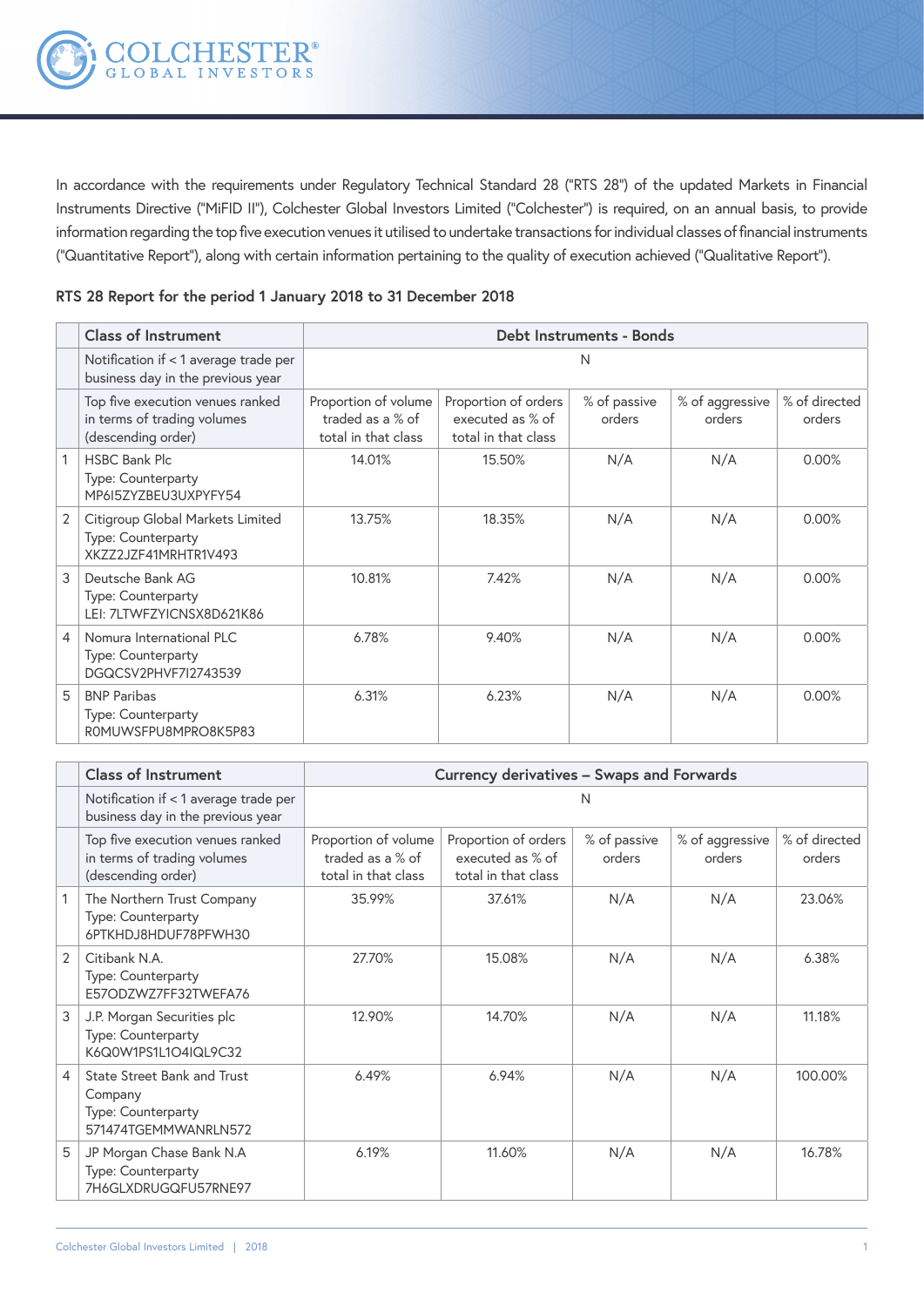

| <b>Class of Instrument</b>                                                            | <b>Interest Rate Derivatives - Swaps</b>                        |                                                                 |                        |                           |                         |
|---------------------------------------------------------------------------------------|-----------------------------------------------------------------|-----------------------------------------------------------------|------------------------|---------------------------|-------------------------|
| Notification if < 1 average trade per<br>business day in the previous year            |                                                                 |                                                                 |                        |                           |                         |
| Top five execution venues ranked<br>in terms of trading volumes<br>(descending order) | Proportion of volume<br>traded as a % of<br>total in that class | Proportion of orders<br>executed as % of<br>total in that class | % of passive<br>orders | % of aggressive<br>orders | % of directed<br>orders |
| JP Morgan Chase Bank N.A.<br>Type: Counterparty<br>7H6GLXDRUGQFU57RNE97               | 100.00%                                                         | 100.00%                                                         | N/A                    | N/A                       | 0.00%                   |

| <b>Class of Instrument</b>                                                            | <b>Interest Rate Derivatives - Futures</b>                      |                                                                 |                        |                           |                         |
|---------------------------------------------------------------------------------------|-----------------------------------------------------------------|-----------------------------------------------------------------|------------------------|---------------------------|-------------------------|
| Notification if < 1 average trade per<br>business day in the previous year            |                                                                 |                                                                 |                        |                           |                         |
| Top five execution venues ranked<br>in terms of trading volumes<br>(descending order) | Proportion of volume<br>traded as a % of<br>total in that class | Proportion of orders<br>executed as % of<br>total in that class | % of passive<br>orders | % of aggressive<br>orders | % of directed<br>orders |
| Barclays Bank Plc<br>Type: Counterparty<br>G5GSEF7VJP5I7OUK5573                       | 98.66%                                                          | 86.09%                                                          | 0%                     | 100%                      | 0.00%                   |
| Citigroup Global Markets Limited<br>Type: Counterparty<br>XKZZ2JZF41MRHTR1V493        | 1.34%                                                           | 13.91%                                                          | 0%                     | 100%                      | $0.00\%$                |

| <b>Class of Instrument</b>                                                            | <b>Securities Financing Transactions - Repurchase Agreements</b><br>(Repo & reverse repo) |                                                              |  |
|---------------------------------------------------------------------------------------|-------------------------------------------------------------------------------------------|--------------------------------------------------------------|--|
| Notification if < 1 average trade per<br>business day in the previous year            |                                                                                           |                                                              |  |
| Top five execution venues ranked<br>in terms of trading volumes<br>(descending order) | Proportion of volume traded as a % of<br>total in that class                              | Proportion of orders executed as % of total in<br>that class |  |
| J.P. Morgan Securities LLC<br>Type: Counterparty<br>ZBUT11V806EZRVTWT807              | 71.81%                                                                                    | 55.81%                                                       |  |
| J.P. Morgan Securities plc<br>Type: Counterparty<br>K6Q0W1PS1L1O4IQL9C32              | 28.19%                                                                                    | 44.19%                                                       |  |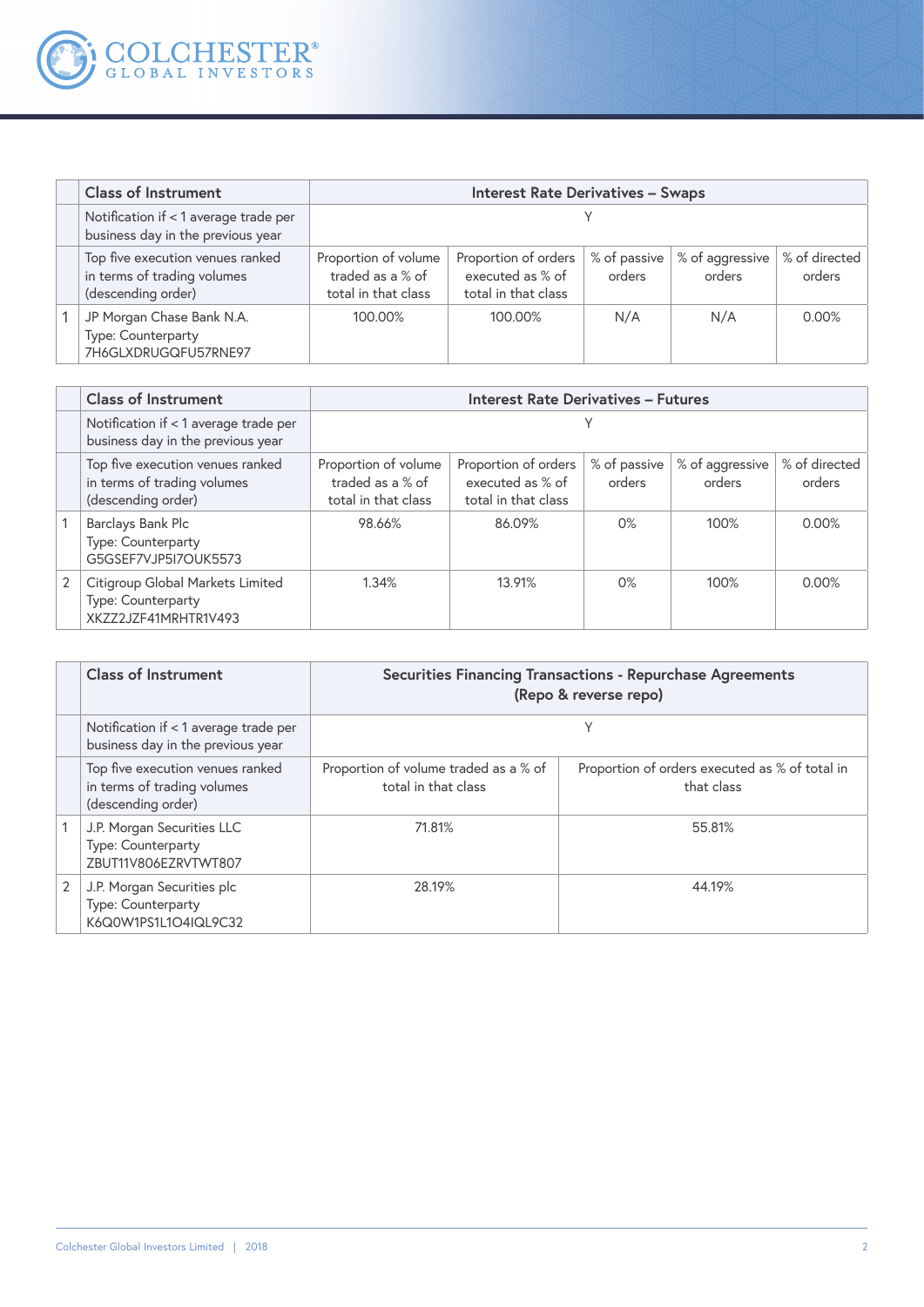

# **Explanatory notes**

- All of Colchester's clients are classified as 'Professional Clients' (under FCA and equivalent definitions) thereby the top 5 report relates to this type of client only.
- In line with the ESMA Q&As, the top 5 entities have been provided at individual firm level and not aggregated or consolidated at the group level. For example, JP Morgan Chase Bank NA and JP Morgan Securities plc (individual firm level) as opposed to JP Morgan (group level). Please note, if Colchester compiled a report at group level, the results of the top 5 entities may vary.
- With the exception of futures trading, Colchester is of the view that the passive and aggressive distinction is only relevant where the trading venue in question maintains the type of order book that enables members of the trading venue to trade both passively and aggressively.
- With the exception of futures trading where orders are placed or transmitted for execution on an exchange, all other financial instruments are traded directly with trading venues, Multilateral Trading Facilities (MTF), Systematic Internalisers (SI) etc.
- A Directed Order is an order where a specific execution venue was specified by the client prior to execution of the order. For reference, some of Colchester's currency forward trading is directed.

# **Qualitative Report on Execution**

#### **Introduction**

This report has been prepared by Colchester Global Investors Limited ("Colchester") for the period from 1st January 2018 to 31st December 2018 for the purposes of meeting its regulatory obligations under Commission Delegated Regulation (EU) 2017/576 ("MiFID II") which requires Colchester to annually publish its assessment of the quality of execution it obtained from these execution venues.

Colchester has completed this report in line with its interpretation of ESMA guidance and in good faith, to the best of its capability, with data that was available at the time of publishing.

#### **Colchester**

Colchester is authorised and regulated in the United Kingdom by the Financial Conduct Authority ("FCA") as an Alternative Investment Fund Manager ("AIFM") under the EU Alternative Investment Fund Managers Directive. Colchester also has certain additional 'top-up' regulatory permissions under the Markets in Financial Instruments Directive in order to carry out portfolio management activities on behalf of its managed accounts business.

#### **Scope**

For the avoidance of doubt, Colchester's quantitative and qualitative disclosure report provides information on both its managed accounts and funds.

This disclosure covers the following classes of financial instruments that were traded during the review period:

- Debt Instruments Bonds
- Currency derivatives Swaps and Forwards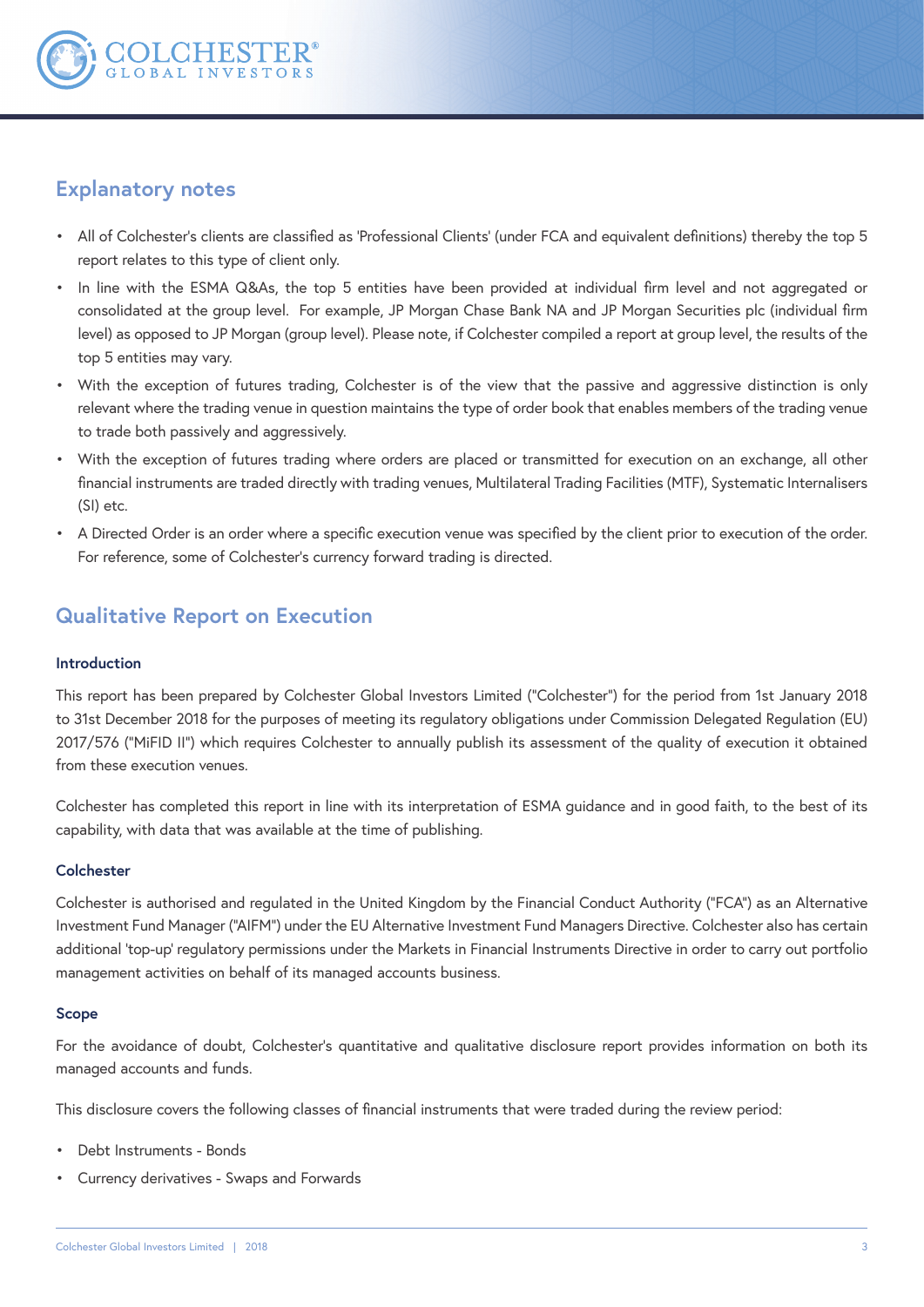

- Interest rate derivatives Swaps
- Interest rate derivatives Futures
- Securities financing transactions Repurchase agreements (Repo & reverse repo)

**(a) An explanation of the relative importance Colchester gave to the execution factors of price, costs, speed, likelihood of execution or any other consideration including qualitative factors when assessing the quality of execution;** 

Prior to Colchester executing a transaction for a client account, multiple bids or offers from approved counterparties will typically be solicited. Colchester evaluates the following factors at the time of execution (ranked in order of relative importance):

| <b>Execution factors</b>                                               | <b>Relative Importance</b> |  |  |
|------------------------------------------------------------------------|----------------------------|--|--|
| Price                                                                  |                            |  |  |
| Size, time and nature of the order                                     |                            |  |  |
| Market conditions                                                      |                            |  |  |
| Financial instrument liquidity                                         |                            |  |  |
| Quality, likelihood and speed of execution and settlement of the order |                            |  |  |

Price is typically the most important factor considered when executing a trade, but there will be situations when it is not, such as when:

- executing a large order, as being able to transact the whole order at a less favourable price may be more important than executing part of the order at a better price;
- the likelihood of execution and provision of liquidity may be more important than price;
- raising cash to fund redemptions, as speed may take priority over price;
- the volatility of price may make speed a greater priority; or
- the choice of execution venue may be limited for certain instruments.

Investment decisions are implemented as soon as reasonably practicable (subject to the execution factors listed above).

Should Colchester determine that an order is large relative to the relevant market, that order may be executed over a longer period of time in consultation with the investment management team. Similarly, orders that are large relative to market trading size may be executed with a single counterparty and/or over a longer period of time if the dealing team determines that a better result may be obtained. Colchester does not use stop loss orders as part of its trading methodology.

#### **(b) A description of any close links, conflicts of interests, and common ownerships with respect to any execution venues used to execute orders;**

Currency forward orders are executed on behalf of Colchester's commingled funds with an affiliate of the Depositary of its Irish UCITS and with the Custodial Trustee of its US funds. Such dealings with this execution venue are undertaken in accordance with Colchester's Best Execution Policy.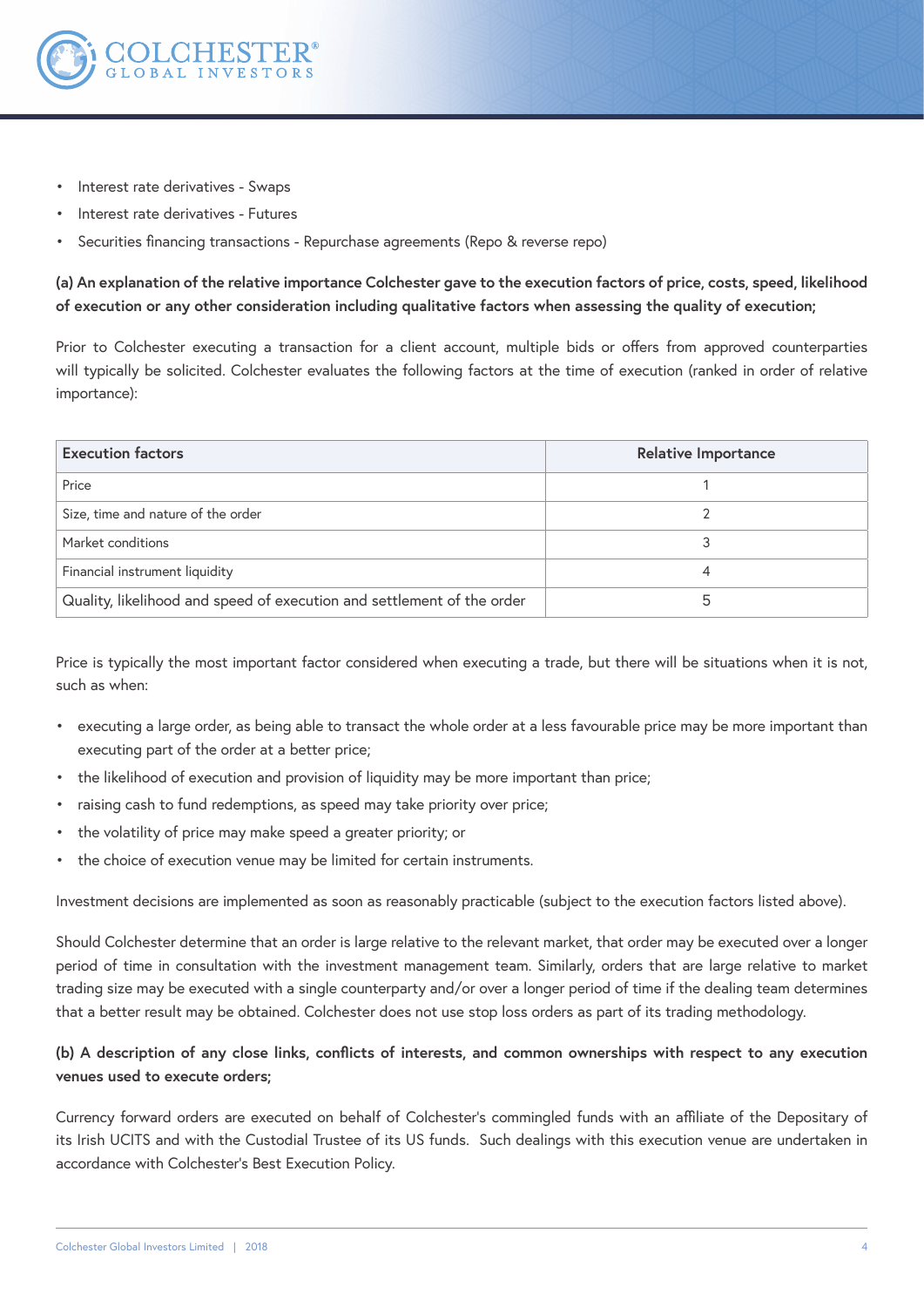

Aside from the above, there are no close links, conflicts of interest or common ownerships with respect to any execution venues used to execute orders.

## **(c) A description of any specific arrangements with any execution venues regarding payments made or received, discounts, rebates or non-monetary benefits received;**

There are no specific arrangements with any execution venues regarding payments made or received, discounts, rebates or non-monetary benefits received.

#### **(d) An explanation of the factors that led to a change in the list of execution venues listed in the firm's execution policy, if such a change occurred;**

Factors of price and the nature of the order have led to several new execution venues being added to Colchester's approved broker list during 2018. These changes provided further depth of coverage in new and existing markets in order to obtain more competitive pricing for our clients.

## **(e) An explanation of how order execution differs according to client categorisation, where the firm treats categories of clients differently and where it may affect the order execution arrangements;**

All clients are classified as Professional Clients as defined by the Financial Conduct Authority (FCA). Therefore, our order execution procedures do not differ across our client base.

**(f) An explanation of whether other criteria were given precedence over immediate price and cost when executing retail client orders and how these other criteria were instrumental in delivering the best possible result in terms of the total consideration to the client;** 

Not applicable. Colchester does not trade for Retail Clients as defined by the FCA.

## **(g) An explanation of how the investment firm has used any data or tools relating to the quality of execution, including any data published under Delegated Regulation (EU) 2017/575;**

Colchester monitors quality of execution in a number of ways:

- Colchester's Dealing team review individual trades on execution to ensure rates obtained are in line or close to prevailing market rates in the circumstances of the particular trade, and to ensure the execution venue performance matches expectations and market convention;
- Colchester's Counterparty Review Committee carries out quarterly and ad-hoc reviews of the execution quality of the execution venues used;
- Trade execution reviews are completed by Colchester's Compliance team. These are retrospective reviews of trades on a sample basis which are carried out to provide independent assurance that execution and settlement is in accordance with Colchester's established policies and standards.
- Colchester has implemented an independent technology solution called BestX® FX Best Execution Analytics ("BestX®") to assist with its detailed monitoring of the quality of execution.
- The BestX® information is used to review the execution quality provided by Colchester's execution venues and modifications to the approved b list are made accordingly.